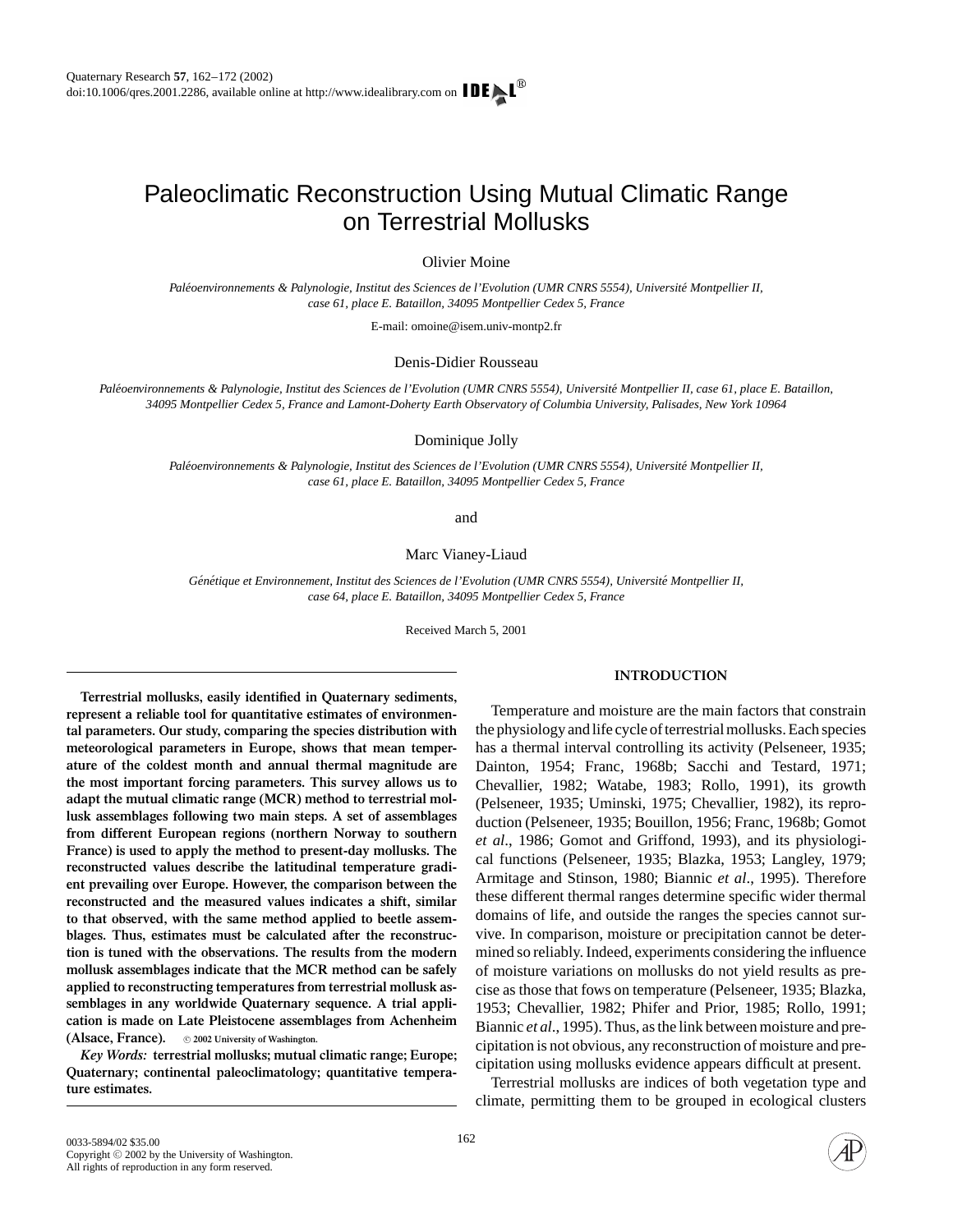$(Lozek, 1964; Puisségur, 1976)$ . They are highly sensitive to environmental variation and provide reliable record of their biotope (Light and Killeen, 1996). The time response of malacofaunas to environmental changes, especially biome disappearance, is less than 50 years (Light and Killeen, 1996), indicating that modern distributions are in equilibrium with present environments. Mollusk shells are well preserved in Quaternary sediments, particularly in loess deposits, and can be identified at the species level using their form and ornamentation (Lozek, 1964; Puisségur, 1976), even though they are often broken (mainly large species). Consequently, biological qualitative information (i.e., species recognition) is generally preserved after the burial of the individuals. In addition, an important proportion of the quantitative information, lost by breakage, can be recovered by applying numerical corrections on identified and counted fragments (Puisségur, 1976). These observations led Lozek (1964) to consider the possibility that the ecological tolerances of each species are maintained through the Quaternary (Lozek, 1964). Therefore, since terrestrial mollusks record ecological and climatic variations, they can provide an excellent proxy from which to extract palaeoenvironmental information.

In parallel with new biological indicators used since the initial development of transfer functions on marine microfaunas (Imbrie and Kipp, 1971), several methods have been shown to estimate past climate and environmental parameters. The differences between these methods depend on the characteristics of the material and the modes of calculation (Guiot, 1994).

The relationship between terrestrial mollusks and climate is achieved by having a statistically valid number of samples from a present area that is large enough to be representative of as many different types of assemblages and climates as possible. Sometimes, however, a determined area does not include the complete range of assemblage categories identified in a fossil sequence, and thus nonanalogues appear. In biological data sets of this type, two modes of calculation can be used: extrapolation and interpolation.

Extrapolation uses methods allowing the reconstruction of parameter values outside a reference data set (Fritts *et al*., 1971; Webb and Bryson, 1972; Guiot, 1986). However, the data-set values define a domain inside which a relationship between a proxy and a climate parameter can be established. Thus, as the relationship is not always valid outside this domain, these methods are not recommended. Furthermore, in most cases, there are no means to confirm the calculated estimates (Guiot, 1994). Interpolation methods by comparison constrain the reconstructions only in the domain of the reference data-set values. These methods have been applied to different biological proxies: pollen (Overpeck *et al*., 1985; Guiot, 1987; Huntley and Prentice, 1988), lacustrine ostracods (Mourguiart *et al*., 1998), lacustrine diatoms (Gasse and Tekaia, 1983), rodents (Montuire, 1999), and mollusks (Rousseau, 1991). But even in these cases, problems of nonlinear response by the fauna or flora to a determined climatic parameter may occur inside the domain of the reference data set. This prevents reconstruction beyond intrinsic thresholds if no improvements are realized (Waelbroeck *et al*., 1998). The methods used vary according to the sensitivity of the organisms to the environment and the time interval investigated.

From terrestrial mollusks assemblages, temperature and precipitation reconstructions have previously been calculated using the analogues method (Rousseau, 1991; Rousseau *et al*., 1994; Rousseau *et al*., 1998a). However, the present analogue assemblages are located only in Western Europe, and the use of this method is strictly restricted to this area. Furthermore, the possibility of nonanalogous assemblages cannot be excluded. Such assemblages yield only approximate reconstructions. Otherwise, this method has already been successfully adapted and applied to different organisms such as insects (Atkinson *et al*., 1987; Elias, 2000), pollen (Peyron, 1998) and rodents, following a similar principle called the Hokr method (Chaline and Brochet, 1989). By taking into account these methodological restrictions, we decided to test the use of the mutual climatic range (MCR) method on mollusk assemblages, which it seems possible to apply throughout the range of terrestrial mollusks.

#### **MATERIAL**

# *Modern Data*

The MCR method employs the modern geographic distributions of the different Pulmonate and Prosobranch species identified in the fossil assemblages used. For Europe, these were published in the malacological atlas of Kerney *et al.* (1983).

The corresponding European meteorological data set has been extracted from a global database (Leemans and Cramer, 1991). This includes 1735 stations providing minimal and maximal mean monthly temperatures for Europe between 72◦N and 41◦N and between 11◦W and 33◦E (Fig. 1). The values of these parameters, linked with the species geographic distributions, allows the definition of specific climatic ranges (SCR) (Atkinson *et al*., 1986). Furthermore, as malacological distributions are based on modern samples (Kerney *et al*., 1983) and climatic data on records obtained between 1941 and 1960 (Leemans and Cramer, 1991), we consider that the published malacological distributions are in accord with the climatic data used. Indeed, numerous cold-resistant species currently live in Scandinavia. Such a pattern implies that mollusk colonization during the Holocene of this formerly glaciated area was rapid. The northward extension of the geographic distributions of determined species, related to the present interglacial conditions, can then be assumed as completed in this area. However, if present climatic conditions related to global warming continue to extend northward, the geographical distributions,  $T_{\text{min}}$ , and  $T_{\text{max}}$  estimates will be overestimated.

The MCR method was calibrated using modern mollusk samples taken from six regions distributed parallel to the present N–S European thermal gradient (Fig. 2). These regions are Karasjakk (Norway) (Andersen and Halvorsen, 1984), Abisko (Sweden) (Nilsson, 1968, 1987), Dovrefjell (Norway) (Pokryszko, 1989),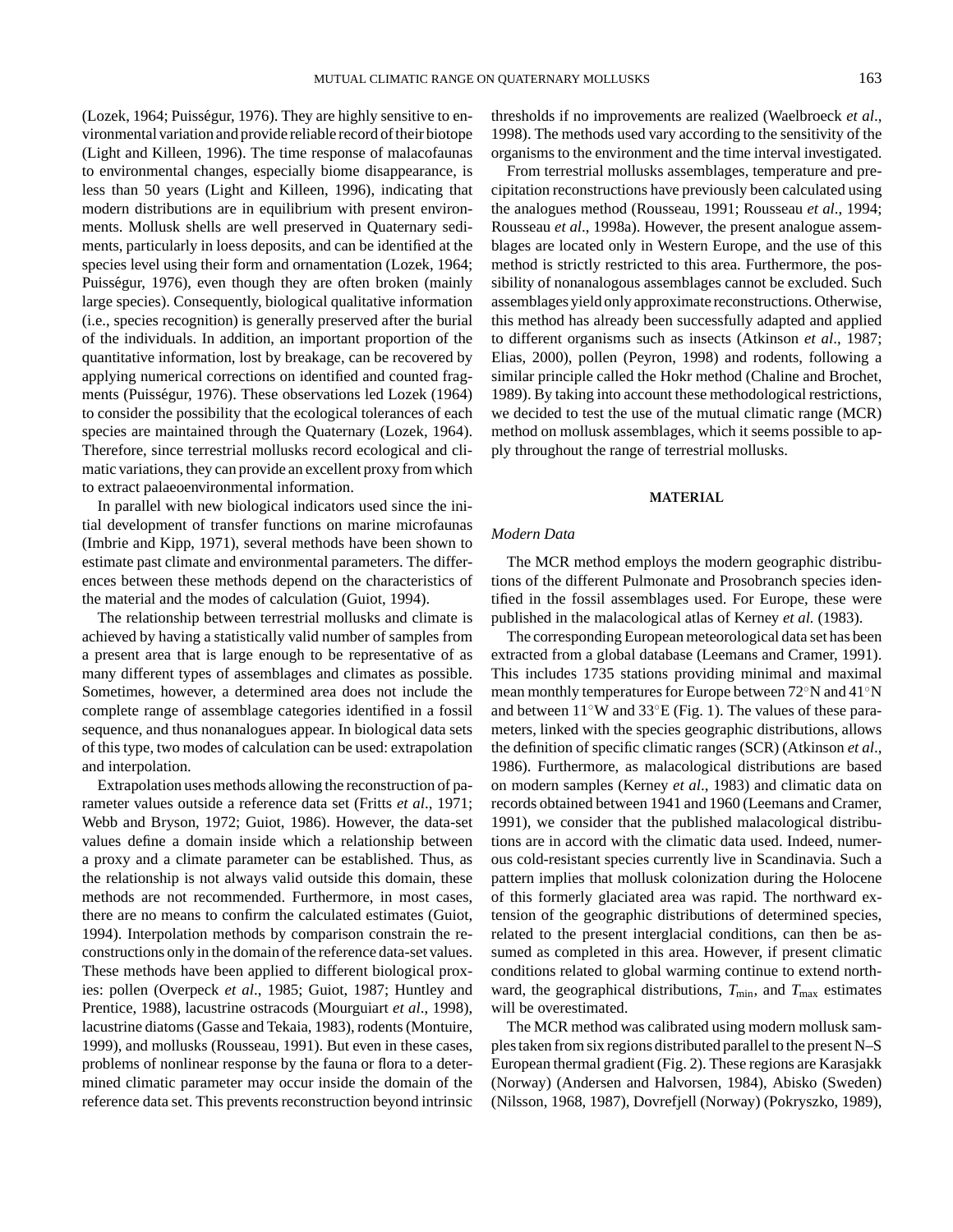$-10^{\circ}$  $-10^{\circ}$  $0^{\circ}$  $10^{\circ}$  $20^{\circ}$ зo°  $0^{\circ}$  $30^\circ$  $10^{\circ}$  $20^{\circ}$  $1000$  km 1000 km  $70^\circ$  $70^{\circ}$  $70^{\circ}$  $70^{\circ}$  $60^{\circ}$  $60^{\circ}$ 60 60  $50^{\circ}$  $50^{\circ}$ 50 50  $40^{\circ}$  $40^{\circ}$  $\overline{0}$ ۹۵٬  $-10$ 0  $20^{\circ}$ ۹Λ۹

**FIG. 1.** Map showing the meteorological stations in Europe from the Leemans and Cramer (1991) database (on the left), and from the grid defined in this study (on the right).

Périgord (France) (Limondin, 1990), Burgundy (France) (Puisségur, 1976; Rousseau et al., 1994), and Queyras (France) (Magnin, 1991; Rousseau *et al*., 1994). In each region, samples were collected away from areas of noticeable modern human im-



**FIG. 2.** Location of the present sampling regions (filled circles) and fossil site (empty circle). Filled circles include several sampling localities.

pact on the environment (Cameron, 1978; Kerney *et al*., 1983; Limondin, 1990; Rousseau, 1993).

## *Fossil Data*

Forty-four fossil assemblages were obtained from the Achenheim loess sequence, located 5 km west of Strasbourg (Alsace, France) (Fig. 2). This sequence contains a record of important climatic and environment changes for the last 500,000 yr. Furthermore, the last climatic cycle, and the related mollusk assemblages selected for this study, showed the strongest temperature variations (Rousseau and Puisségur, 1990). These assemblages, previously analyzed with the analogues method (Rousseau, 1991), are an appropriate set for allowing comparisons between both methods and for testing the reliability of the MCR method applied to terrestrial mollusks.

# **METHODS**

## *Data Homogenization and Digitalization*

The MCR method requires an adjustment of the original data. The meteorological stations yielding temperature values have a heterogeneous distribution over Europe. Consequently, after having defined a mesh of 0.5◦ in longitude and latitude, we used an artificial neural network (ANN) (Caudill and Butler, 1992) to estimate mean monthly temperatures at these knots (Fig. 1). We chose this method instead of any other weighted averaged interpolation because the thermal altitudinal gradient used by the latter was the same for all the mountains. This led to temperature underestimations, which reached 20◦C in northern Scandinavia,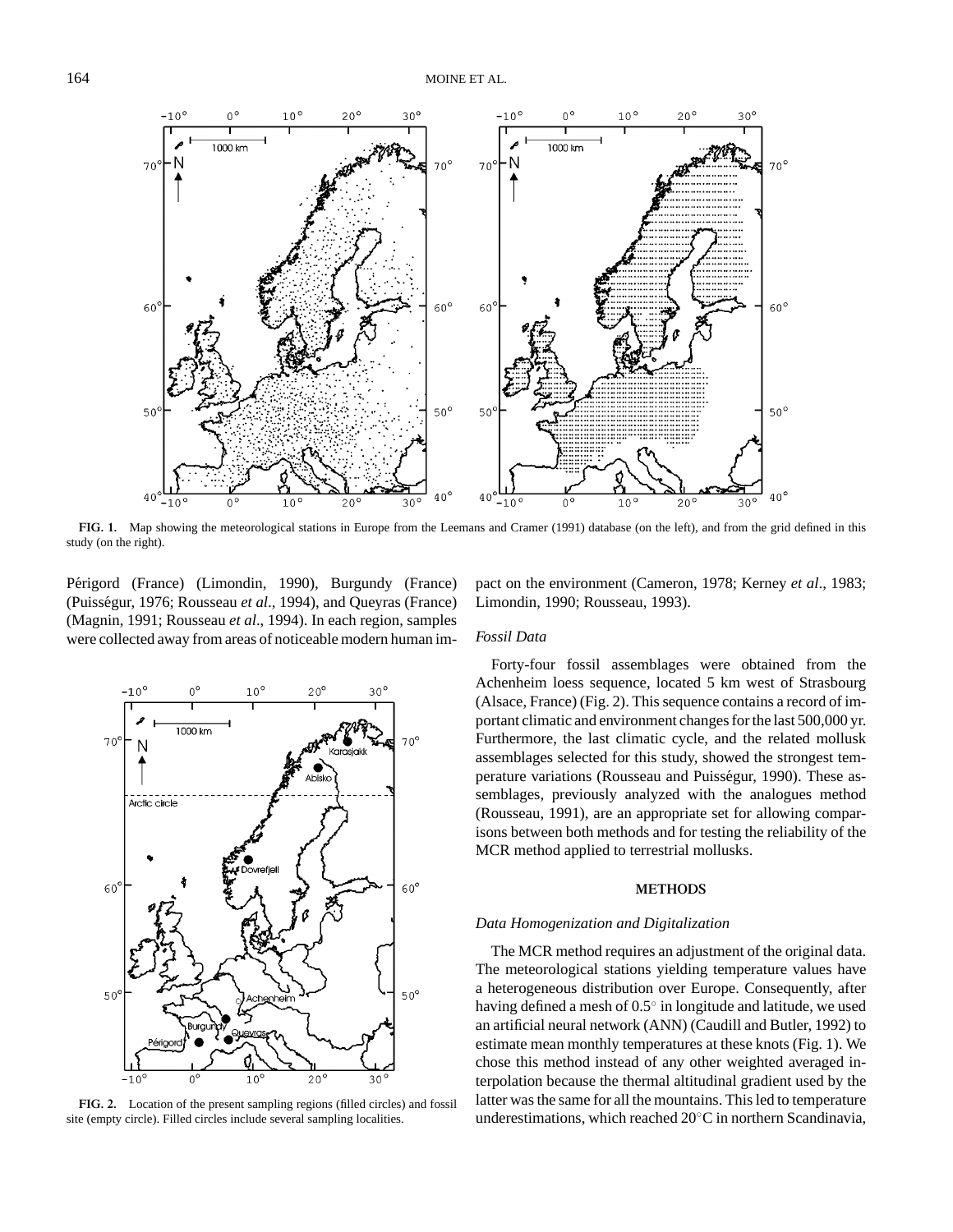although in the other regions their estimation is slightly more precise than those obtained from the artificial neural network.

The artificial neural network used in this study is composed of three layers of processors named neurodes. The input layer contains three neurodes (I-neurodes) for longitude, latitude, and elevation of the meteorological stations respectively. The output layer contains 12 neurodes (O-neurodes) corresponding to the monthly climatic parameters of the meteorological stations. The middle layer, linking the two others, is composed of several neurodes (M-neurodes), the number of which is adjusted after repeated attempts. Each M-neurode receives three sources of information, one per I-neurode, combining them and sending the result to each O-neurode. The O-neurodes combine the information they received from the M-neurodes and allow comparison of the final result with the observed climatic data. This method has already been described in detail by Peyron (1998). The estimated parameters are then homogeneously distributed in the studied zone.

The interpolated temperatures permitted the definition of isotherms which have been compared with those published by Wallen (1970). Results are similar, and local differences are lower than or equal to 2◦C. Furthermore, the meteorological stations used in our database are more numerous than those used in Wallen's (1970) *World Survey of Climatology*. Thus, we assume that the results of our interpolations are reliable, and the very small differences observed are negligible.

To more easily link the observations to the climate data (Fig. 3), the geographic distribution of each species has been digitized using the same grid as is used for the meteorological stations. Presence and absence of species are respectively coded by one and zero at each knot.

#### *Reconstructed Parameters*

After the temperature and distribution data sets were determined, the next step of our study was to define the most appropriate temperature parameters for the reconstructions. Each digitized species distribution was compared with 12 digitized monthly temperature maps to determine the most significant ecological parameter on this mollusk distribution. In each case we computed the Akaike's (1973) criterion (AIC). This criterion is an extension of the maximum likelihood principle—that is, a decrease in the deviance induced by the addition of parameters is compensated for by an increase in this deviance proportional to the number of parameters added, as in

$$
AIC = -2 \sum_{i=1 \text{to } N} \ln(x_i \mid \theta) + 2k,
$$

where *k* is the degrees of freedom of the probabilistic model, and *N* is the number of sites used for the calculation (Akaike, 1973). Thus, this allows the rejection of parameters which do not induce a significant decrease of deviance. For different nonnested probabilistic models based on the same data set, the smallest AIC indicates the value that best fits the data set.

A precise generalized linear model will connect the species distribution  $(y)$  with a climatic parameter  $(x)$ . As each species has a thermal optimum for life, we choose by default the quadratic polynomial to link the probability (*p*) of the expected species distribution (*y*) with a determined climatic parameter  $(x)$ . The  $(y)$  response being binomial (absence  $= 0$  and presence = 1), a logit link [logit  $p = \ln(p/(1 - p))$ ] was used to avoid any important flattening of the function of probability, and therefore no constants are too small in its equation. Subsequently, the computation of AIC allows the evaluation of the correlation between a single monthly parameter and a species distribution.

Our computation, including geographic distribution and mean monthly temperatures, indicates that cold months are generally related to low AIC and warm months to high AIC. Such results demonstrate that cold temperatures are a more important limiting factor on the species distributions than warm ones. Furthermore, considering this criterion, there are not enough species in the malacological assemblages to allow a reliable reconstruction for each mean monthly temperature. Thus, as extreme mean monthly temperatures (February and August) cannot always be reconstructed, we preferred three parameters that refer to all the identified species:  $T_{\text{min}}$ ,  $T_{\text{max}}$ , and  $T_{\text{range}}$ .  $T_{\text{min}}$  distribution includes the coldest mean monthly temperatures recorded at each knot of the grid,  $T_{\text{max}}$  the warmest, and  $T_{\text{range}}$  the annual thermal range, identical to the difference between  $T_{\text{min}}$  and  $T_{\text{max}}$ . The *T*min data set is composed of values from January and February, and the *T*max data set of values from July and August. The following calculation of the AIC was carried out on each probabilistic model, linking a geographic species distribution with one of the three parameters— $T_{\text{min}}$ ,  $T_{\text{range}}$ , and  $T_{\text{max}}$ —to validate which should be reconstructed.

Our calculations indicate that the limiting factors on the geographic distribution of the terrestrial mollusk species are, in ascending order of their AIC,  $T_{min}$ ,  $T_{range}$ , and  $T_{max}$  for the majority of species. Moreover, for each species, comparison between the lowest AIC of mean monthly temperatures and  $T_{\text{min}}$  does not generally show a strong difference. This supports our reconstruction of  $T_{\text{min}}$  and  $T_{\text{range}}$ , which have the lowest AIC in the present study, and the deduction of  $T_{\text{max}}$  through their difference.

#### *Mutual Climatic Range Method*

The correspondence between digitized distributions of the species and climate allows the definition of SCR in a biplot diagram with  $T_{min}$  and  $T_{range}$ , respectively, on the *y* and *x* axes (Atkinson *et al*., 1986) (Fig. 4). The superposition of the different SCRs for a determined assemblage defines the MCR which is the climatic space shared by all the species in the assemblage. As this MCR is sometimes restrained, its distribution on each axis is not necessarily normal or showing well-defined peaks. Thus, the median value of the MCR distribution was preferred to the mean and the mode and yielded the most probable estimate on each axis for a modern assemblage. Moreover, for the fossil assemblages, the most probable estimation requires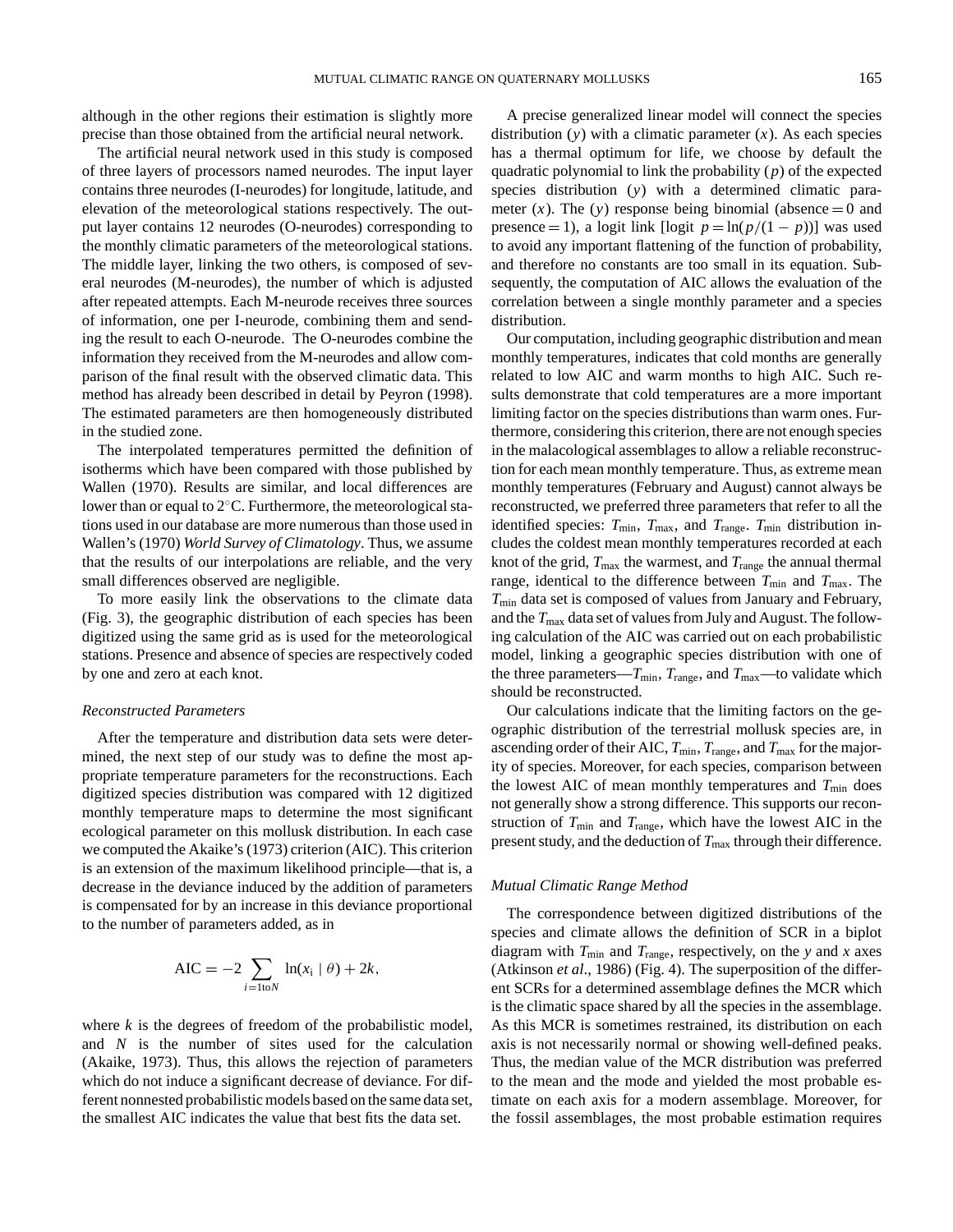

**FIG. 3.** Geographic distributions of the species *Azeca goodalli* and *Vertigo modesta* from the malacological atlas of Kerney *et al*. (1983) (A and C, respectively) and digitalized distributions with the grid defined in this study (B and D, respectively). On A and C, presence is represented by a black area; on B and D, it is characterized by large dots.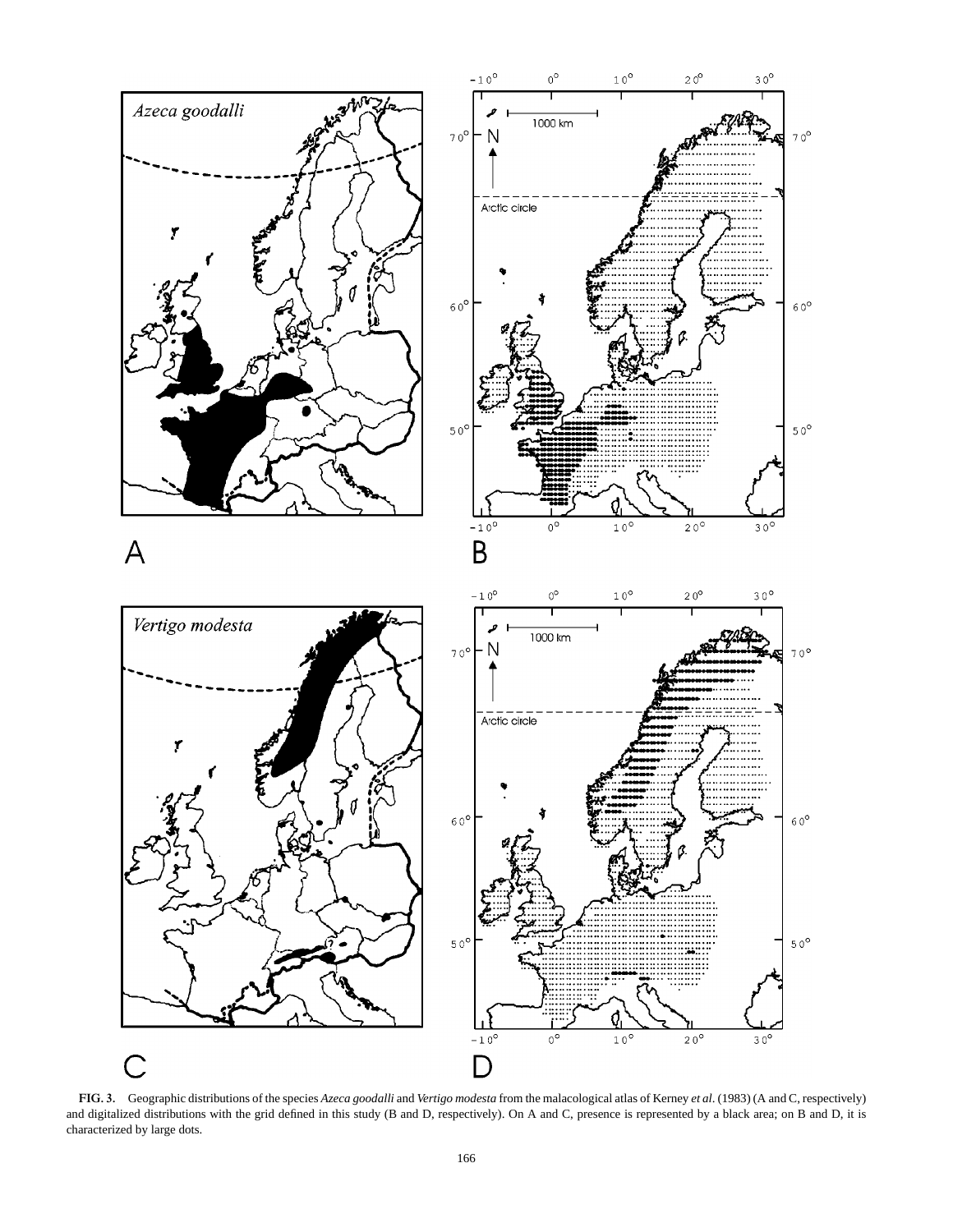

**FIG. 4.** Specific climatic ranges (SCR) and mutual climatic range (MCR) determined for the species *Azeca goodalli* (horizontal lines) and *Vertigo modesta* (vertical lines) and for the studied zone (diagonal lines). The SCRs are the climatic envelopes of the species, and the MCR is the climatic area shared by the envelopes of all the species of the assemblage. The length of the scale near shells is 3 mm.

an additional correction applied on the median value. For each reconstructed parameter, this correction is based on the equation of a linear regression between interpolated (from artificial neuronal network) and estimated (from MCR) values from a set of present assemblages from the studied area. Error margins of the parameter are the extreme values of the corresponding MCR (Atkinson *et al*., 1986).

## **RESULTS**

# *Modern Samples*

The method was first tested on modern assemblages. The interpolated values, at the geographic coordinates of these assem-



**FIG. 5.** Comparison between measured and estimated minimal  $(T_{min})$  and maximal (*T*max) monthly mean temperature temperatures of the six modern sampled regions. Each region gathers several sampled locations (Table 1). Each regional error margin (vertical lines) comprises the two extreme MCR limits from its local reconstructions. Each regional estimated mean temperature (black dots) is the mean of the values reconstructed from its samples. For each region, the two horizontal ticks limit the dispersion range of its local estimated mean temperatures.

blages, are obtained from the modern data set using the artificial neural network defined previously. The reconstructed values were obtained from the mollusk assemblages using the MCR method. For the 65 assemblages of the six sampled regions, the interpolated  $T_{\text{min}}$ s and  $T_{\text{max}}$ s are included in the error margins of the reconstructed values.

In each of the six regions, the mean of the reconstructed values from the samples yielded the regional  $T_{\text{min}}$  and  $T_{\text{max}}$ . The lowest and highest values of the error margins, for a determined area, represent the regional error margins (Table 1 and Fig. 5). The values of the regional  $T_{\text{min}}$  reconstructions of the three Scandinavian regions (Table 1) are not statistically different. In contrast, those of the three French areas are significantly different from each

| Region and<br>(localities) | Mean $T_{\min}$ (°C) |        | Range of local | Regional error | Mean $T_{\text{max}}$ (°C) |      | Range of local | Regional error |
|----------------------------|----------------------|--------|----------------|----------------|----------------------------|------|----------------|----------------|
|                            | Int.                 | Est.   | estimations    | margins        | Int.                       | Est. | estimations    | margins        |
| Karasjakk (4)              | $-11.1$              | $-8.6$ | $-9.6: -8$     | $-15:0$        | 12.8                       | 14.3 | 12.5:18        | 1:27           |
| Abisko (10)                | $-12.4$              | $-7.8$ | $-10: -7.5$    | $-15: -1$      | 11.9                       | 12.8 | 11.9:13        | 0:25           |
| Dovrefiell (36)            | $-11.2$              | $-7.9$ | $-11.2: -5.4$  | $-15:5$        | 10.7                       | 13.5 | 12.1:18        | $-5:32$        |
| Queyras $(1)$              | $-5.8$               | $-4.9$ | $-4.9; -4.9$   | $-13; 1$       | 9.1                        | 14.3 | 14.3; 14.3     | 3:26           |
| Bourgogne (7)              | 1.2                  | 0.1    | $-1.4:1.5$     | $-6; 6$        | 18.1                       | 17.2 | 15.7:18.8      | 9:26           |
| Périgord (7)               | 4.9                  | 2.2    | 0.7:3.7        | $-5: 6$        | 20.6                       | 18.2 | 17.1:19.1      | 10:25          |

**TABLE 1 Interpolated and Estimated Temperatures for Modern European Assemblages**

*Note.* Int. are the modern interpolated values with the artificial neural network; and Est.- the modern estimated values with the mutual climatic range (MCR) method on mollusk assemblages. The estimated values of *T*min have been calculated with the median applied on the MCR distributions along the *T*min axis. The estimated values of  $T_{\text{max}}$  have been deduced from the difference between  $T_{\text{range}}$  and  $T_{\text{min}}$ . The minimal value of the error margins is the minimal value for the MCR, and the maximal value is deduced by addition as  $T_{\text{max}}$ . In the range of local estimations, the values are calculated for the entire locality of a region. For each region, the regional error margins are determined by taking the two extreme values of the MCRs boundaries for the entire localities.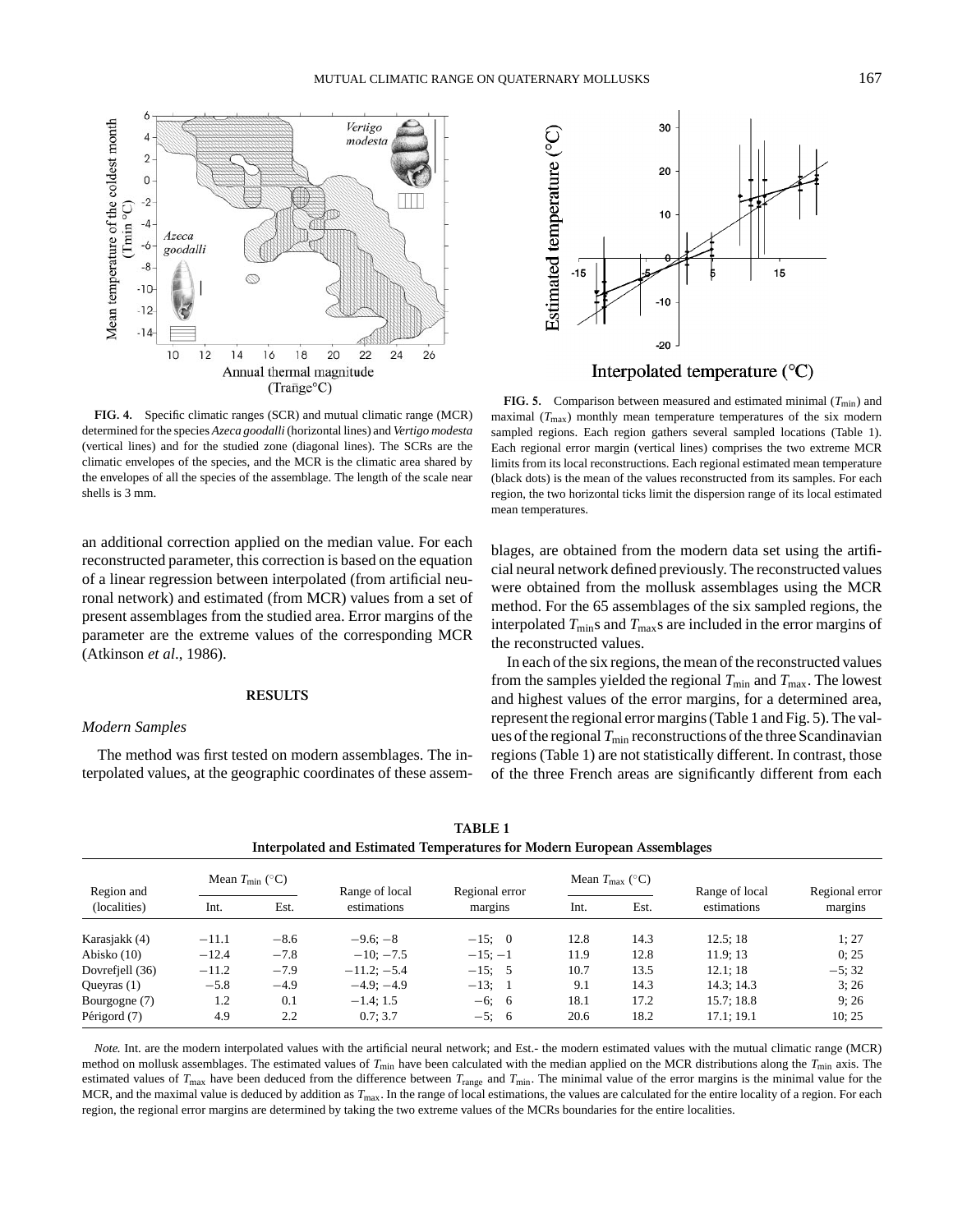other and from those in Scandinavia. The values of the regional *T*max reconstruction of both the warmest French regions, Burgundy and Périgord, are significantly different from all the others. In both considered clusters, regional  $T_{\text{max}}$  is significantly equivalent.

These first results show that error margins are generally wider for  $T_{\text{max}}$  reconstructions ( $\pm 13^{\circ}$ C) than for  $T_{\text{min}}$  ones ( $\pm 7^{\circ}$ C). The proportionality of the range of the error margin with the value of the reconstructed  $T_{\text{min}}$  and  $T_{\text{max}}$  is an artifact. This is possibly due to the proportionality between the range of the error margin and the specific diversity of the assemblages. Indeed, the specific richness of an assemblage is positively correlated to the regional temperature (Kerney *et al*., 1983). Consequently the MCR will be narrower.

The plot of the regional  $T_{\text{min}}$  and  $T_{\text{max}}$  values shows that the European thermal gradient is reconstructed, but that low values are overestimated whereas high values are underestimated. As a consequence, a linear regression has been calculated from the regional values for each parameter (Fig. 5). The equations used to correct the estimated values with regard to the observed ones are:

for  $T_{\text{min}}$ : [ $T_{\text{calibrated}}$ ] = 0.63<sup>\*</sup>[ $T_{\text{predicted}}$ ] + 9.00 with  $r^2$  = 0.99 for  $T_{\text{max}}$ : [ $T_{\text{calibrated}}$ ] = 0.44<sup>\*</sup> [ $T_{\text{predicted}}$ ] – 0.91 with  $r^2$  = 0.83.

The standard error of corrected values is lower than 1◦C, thus ranging within the error margins. As the calibration also illustrates that a bias exists between modern estimated and measured temperature values, this correction is likewise used on fossil estimates to provide the best possible temperature reconstructions. As the values of the error margins depend mainly on the climate at the known limits of the geographic distributions of species, they are not subject to the same biases. Thus, these correction equations have not been applied to error margin values. The major problem identified with these error margins appears when, for all the species of an assemblage, there is only a single value in common as MCR. Indeed, extreme values are then identical to the estimated values without correction. Thus, the correction shifts the value outside the defined interval of the error margins. A solution is to use the extreme values of a broader MCR containing *N*-1 species for an *N* species assemblage (Fauquette *et al*., 1998) and calculate a new most probable value on this MCR to keep coherency in the data.

# *Fossil Estimates*

The 44 assemblages analyzed from the loess sequence at Achenheim have yielded reconstructions of  $T_{\text{min}}$  and  $T_{\text{max}}$ (Table 2). The maximal range for both parameters is around 5◦C, between −4.9 and −0.1◦C for *T*min and between 10.5◦ and 15.5◦C for *T*max. The error margins of both parameters are significantly different. For  $T_{\text{min}}$  reconstruction, they extend from  $\pm$ 4 to  $\pm$ 10<sup>°</sup>C and for  $T_{\text{max}}$  from  $\pm$ 7 to  $\pm$ 18<sup>°</sup>C. Contrary to the modern assemblages analyzed previously, the range of the error margins is inversely proportional to the values of the recon-

**TABLE 2 Estimated Temperatures for Fossil Assemblages from Achenheim (Alsace, France)**

|        |        |                     | $T_{\text{min}}$ corrected (°C) |                | $T_{\text{max}}$ corrected (°C) |                               |  |
|--------|--------|---------------------|---------------------------------|----------------|---------------------------------|-------------------------------|--|
|        |        | Number of           | <b>MCR</b>                      | Median         |                                 |                               |  |
| Sample | Depth  | species             | range                           | <b>MCR</b>     | Range                           | $T_{\min} + T_{\text{range}}$ |  |
|        |        |                     |                                 | $-1.9$         | 6 to 29                         | 14.6                          |  |
| q26p   | 0.348  | 11<br>5             | $-9;6$<br>$-9:6$                | $-1.6$         |                                 |                               |  |
| q25p   | 0.522  | 4                   | $-7;1$                          | $-4$           | 0 to 30<br>8 to 23              | 15.4                          |  |
| q24p   | 0.739  |                     |                                 |                |                                 | 13.8                          |  |
| q23p   | 1.001  | 5<br>$\overline{4}$ | $-9;6$                          | $-1.6$<br>$-1$ | 0 to 30                         | 15.4                          |  |
| q22p   | 1.262  |                     | $-9;6$                          |                | 0 to 29                         | 15.8                          |  |
| q21p   | 1.653  | 3                   | $-12;6$                         | $-1.1$         | $-3$ to 30                      | 15.8                          |  |
| q20p   | 2.088  | $\overline{c}$      | $-7;1$                          | $-4$           | 8 to 23                         | 13.8                          |  |
| q19p   | 2.523  | 7                   | $-7;1$                          | $-3.7$         | 9 to 23                         | 13.6                          |  |
| s07p   | 2.784  | 6                   | $-7;1$                          | $-3.5$         | 9 to 23                         | 14.8                          |  |
| s08p   | 2.958  | 8                   | $-7;1$                          | $^{-3}$        | 9 to 23                         | 15.2                          |  |
| q17p   | 3.306  | 9                   | $-7;1$                          | $-3.7$         | 9 to 23                         | 13.6                          |  |
| q16p   | 3.611  | 8                   | $-7;1$                          | $-3.7$         | 9 to 23                         | 13.6                          |  |
| q15p   | 4.046  | 7                   | $-7;1$                          | $-4$           | 8 to 23                         | 13.8                          |  |
| q14p   | 4.306  | 6                   | $-7;1$                          | $-3.7$         | 9 to 23                         | 13.6                          |  |
| q13p   | 4.481  | 6                   | $-7;1$                          | $-3.7$         | 9 to 23                         | 13.6                          |  |
| s10p   | 4.705  | 4                   | $-9;6$                          | $-1.6$         | 0 to 30                         | 15.4                          |  |
| s11p   | 5.046  | 5                   | $-9;5$                          | $-2.4$         | 5 to 28                         | 14.7                          |  |
| s12p   | 5.307  | 6                   | $-7;1$                          | $-3.5$         | 9 to 23                         | 14.8                          |  |
| s13p   | 5.655  | 5                   | $-7;1$                          | $-3.5$         | 9 to 23                         | 14.8                          |  |
| q11p   | 6.177  | 8                   | $-7;1$                          | $-3.7$         | 9 to 23                         | 13.6                          |  |
| s14p   | 6.525  | 4                   | $-9:5$                          | $-2.4$         | 5 to 28                         | 14.7                          |  |
| s15p   | 6.743  | 5                   | $-9;5$                          | $-2.4$         | 5 to 28                         | 14.7                          |  |
| s16p   | 7.134  | 5                   | $-9:5$                          | $-2.4$         | 5 to 28                         | 14.7                          |  |
| s17p   | 7.308  | 6                   | $-9;5$                          | $-2.4$         | 5 to 28                         | 14.7                          |  |
| s18p   | 7.482  | 6                   | $-9;5$                          | $-2.4$         | 5 to 28                         | 14.7                          |  |
| s19p   | 7.83   | 6                   | $-9;5$                          | $-2.4$         | 5 to 28                         | 14.7                          |  |
| s20p   | 8.352  | 6                   | $-7;1$                          | $-3.5$         | 9 to 23                         | 14.8                          |  |
| s21p   | 8.7    | 4                   | $-9;6$                          | $-1.6$         | 0 to 30                         | 15.4                          |  |
| s22p   | 9.178  | 5                   | $-9;6$                          | $-1.6$         | 0 to 30                         | 15.4                          |  |
| s23p   | 9.57   | 5                   | $-9;6$                          | $-1.6$         | 0 to 30                         | 15.4                          |  |
| s24p   | 10.005 | 4                   | $-9:6$                          | $-1.6$         | 0 to 30                         | 15.4                          |  |
| s26p   | 10.788 | 4                   | $-9;6$                          | $-1.6$         | 0 to 30                         | 15.4                          |  |
| s27p   | 11.223 | 4                   | $-9;6$                          | $-1.6$         | 0 to 30                         | 15.4                          |  |
| z24p   | 11.571 | $\overline{c}$      | $-14:6$                         | $-1.8$         | $-5$ to 31                      | 15.3                          |  |
| z23p   | 12.006 | 3                   | $-12;6$                         | $-1.4$         | $-3$ to 30                      | 15.6                          |  |
| z22p   | 12.354 | 5                   | $-12; 5$                        | $-2.6$         | $-3$ to 29                      | 14.9                          |  |
| z21p   | 12.702 | 6                   | $-9:4$                          | $-2.5$         | 6 to 28                         | 14.9                          |  |
| z20p   | 13.18  | 3                   | $-14;5$                         | $^{-3}$        | $-5$ to 30                      | 14.5                          |  |
| z15p   | 15.008 | 4                   | $-12; 5$                        | $-2.6$         | $-3$ to 29                      | 14.9                          |  |
| z14p   | 15.356 | 6                   | $-11;5$                         | $-2.2$         | $-2$ to 29                      | 15.2                          |  |
| z13p   | 15.704 | 4                   | $-9;6$                          | $-2.1$         | 6 to 30                         | 14.7                          |  |
| z12p   | 15.878 | 4                   | $-9;6$                          | $-2.1$         | 6 to 30                         | 14.7                          |  |
| z11p   | 16.269 | $\overline{c}$      | $-14;6$                         | $-1.8$         | $-5$ to 31                      | 15.3                          |  |
| q06p   | 16.704 | 5                   | $-9;6$                          | $-1.6$         | 0 to 30                         | 15.4                          |  |

*Note*. Estimated values of  $T_{\text{min}}$  and  $T_{\text{max}}$  have been corrected with the respective equations of the linear regressions calculated for both clusters of modern assemblages. These corrective equations are not applied to margin values which are not calculated with the median as estimated values.

structed  $T_{\text{min}}$  and  $T_{\text{max}}$ . Then, if we assume that the relationship between the range of error margins and reconstructed parameters is an artifact due to the taxonomic diversity of the assemblages, this implies that at Achenheim climatic parameters other than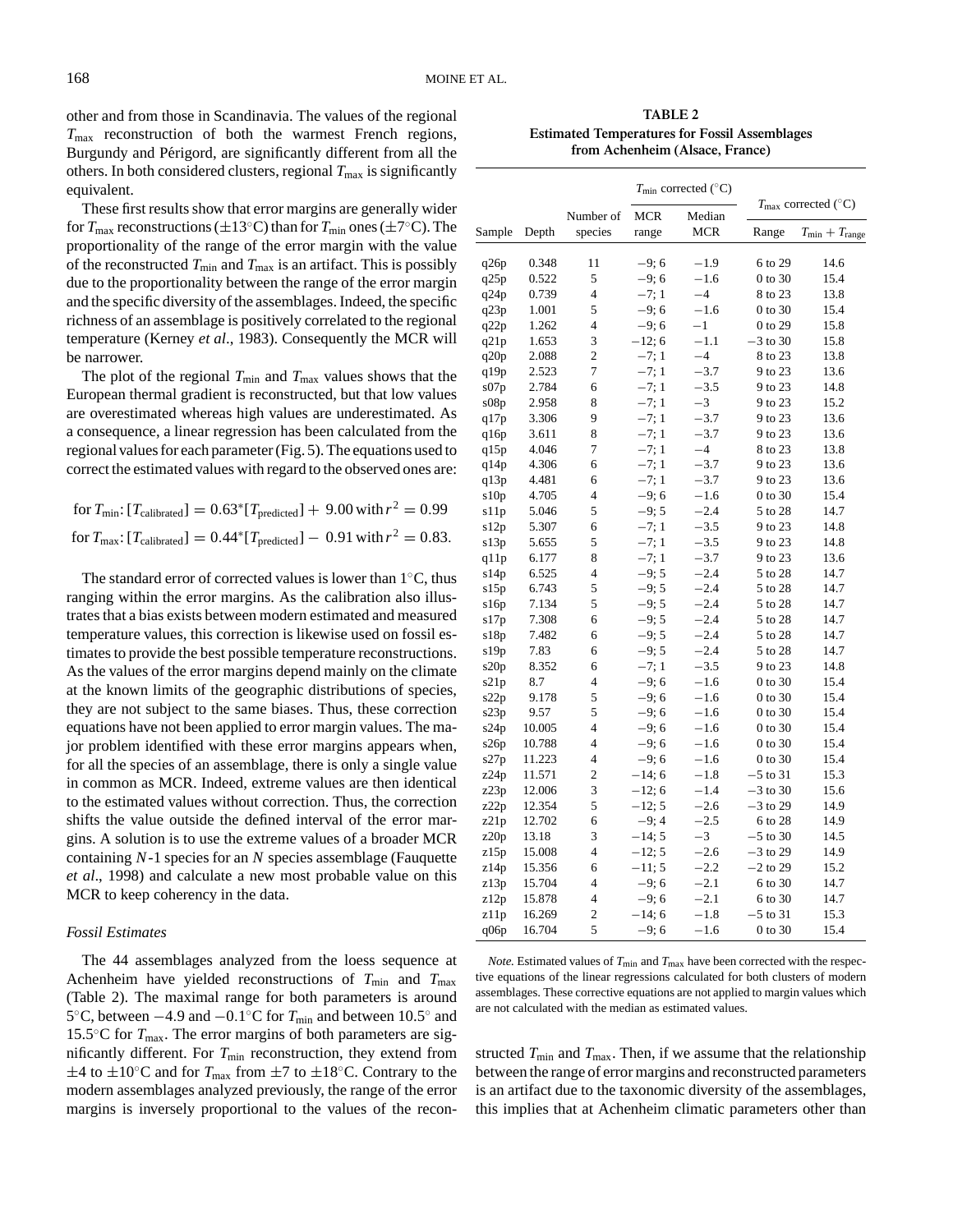

**FIG. 6.** Variations of  $T_{\text{min}}$  and  $T_{\text{max}}$  reconstructed from the malacological assemblages of Achenheim (Alsace, France) with the analogues method (dotted lines) and with the MCR method (straight lines). Ho.  $=$  Holocene; Eem.  $=$ Eemian. Temperatures reconstructed from the MCR and the analogue methods are represented by a straight line and a dotted line, respectively. For each assemblage, because error margins of estimates overlap, they were not plotted in order to clarify this scheme. TL dating are from Rousseau *et al.* (1998b), and the inferior boundaries of the Eemian and the Holocene are from Imbrie *et al.*(1984).

temperature were controlling the specific diversity. These may include moisture and/or precipitation.

The plot of the temperature estimates against depth yielded two curves with general trends corresponding to what may be expected for the last climatic cycle (Fig. 6). Barren samples during the Eemian and at the base of the Late Pleistocene prevented any temperature reconstructions. The  $T_{\text{min}}$  and  $T_{\text{max}}$  curves show similar trends but differences in detail.

Close to the base of the sequence, between 17 and 15 m depth, both curves show a slight decreasing trend from  $-1$  to  $-2.5\degree$ C and from 14.5 to 13.5◦C, punctuated by a cooling lower than 1◦C for *T*max. Above the second barren zone, the estimates illustrate a strong two-step warming of around 2.5◦C between 13 and 12 m depth. The temperature increases from  $-3$  to  $-1$ <sup>°</sup>C and from 12.5 to 15◦C. Subsequently, both curves indicate decreasing steps in temperature, between 12 and 6 m, from −1 to −2.5◦C and 14.5 to 13◦C, respectively. The two steps of the  $T_{\text{min}}$  curve are separated by a strong cooling reaching  $-4°C$ . This is followed by a strong and abrupt thermal oscillation between 6 and 1 m in both curves. The oscillations range between  $-5$  and 0<sup>°</sup>C for  $T_{\text{min}}$  and 10.5 and 15.5<sup>°</sup>C for  $T_{\text{max}}$ . The depth and magnitude of peaks in both curves correspond except at 3 m, where the magnitude of  $T_{\text{max}}$  is twofold that of  $T_{\text{min}}$ . Furthermore, two important coolings occur around 6 and 2 m depth. In the last meter, both curves show a rising trend from −5 to −1◦C and from 11 to 14.5◦C, followed by a fall to 13◦C for  $T_{\rm max}$ .

# **DISCUSSION**

#### *Intrinsic Problems of the MCR Method*

The MCR method is based on a correspondence between species distribution and temperature. Each temperature reconstruction performed on present-day assemblages should have led to values equal to those measured from meteorological stations. Our study shows, as Atkinson *et al.* (1987) indicated with beetles, that a bias exists between interpolated and reconstructed values. A calibration on present-day data has been used to determine a correction to be applied to present-day and fossil temperature estimates. Does this mean that a correction, based on a local calibration, could be applied everywhere, or is a worldwide calibration required ?

A species distribution is frequently dependent on several environmental parameters. Indeed, if a species occurrence is constrained by a determined range of tolerance to a climate parameter, this range can shift under the influence of other parameters. If the calibration between the species presence and a climate parameter, established in a particular region is used to correct values of this parameter in another region, the correction will not be valid (Elias, 1997; Elias *et al*., 1999). Only if the calibration could be carried out worldwide, or at least on the complete distribution, would the problem of shifting regional tolerance be solved. On the contrary, this worldwide calibration would smooth all the different regional climatic characteristics related to their geographic location (i.e., plain, mountain, or coast). Taking this problem, into account Elias *et al*. (1999) used regional calibrations, based on modern samples from areas with geographic characteristics similar to those of the considered fossil sites. Then the present reconstructed values from beetle assemblages best fit the observed parameters. However, such a method implies precise knowledge of the location of the fossil assemblages, and thus the determination of the boundaries of the present regional calibration area. Consequently, as the test of the MCR method on mollusk data has been realized to avoid the use of the analogues assemblages, this regional calibration has not been used in our study. This easier correction is then used by default and does not take into account what could be the origin of this bias. Indeed, it is observed in thermal reconstructions based on insects (Atkinson *et al*., 1987) and mollusks (present study). For pollen (Fauquette *et al*., 1998), this bias is not similarly noted, although this method was applied to Tertiary pollen; Farquette and colleagues used a pretreatment, gathering pollen species in ecological groups in the calculation of the most probable interval, so their MCR method is not similar to our technique. Consequently, their correlation coefficients cannot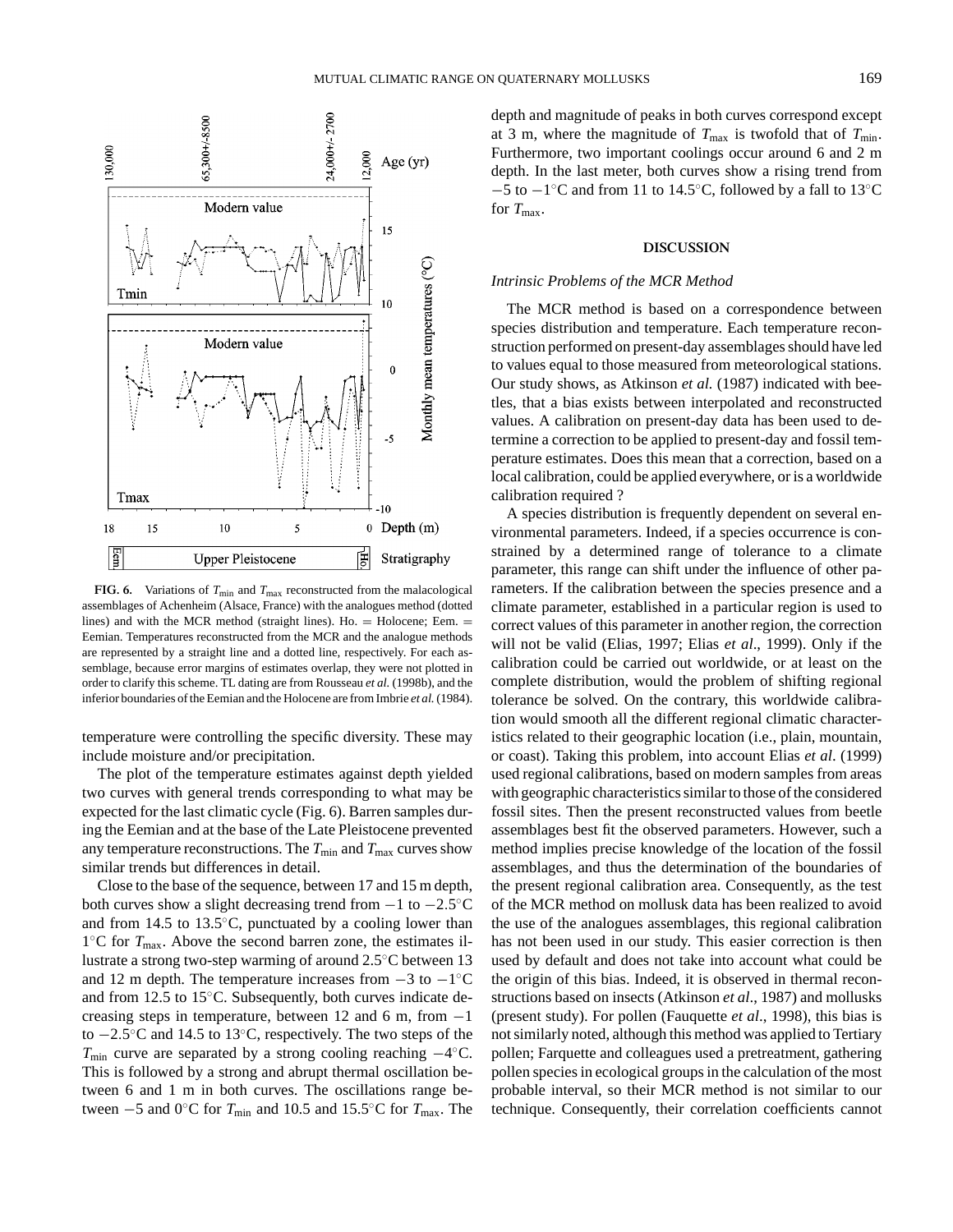be compared with the bias we recognize in our study. Finally, the test of the Hokr method, applied to rodents (Chaline and Brochet, 1989) and using only one present-day fauna, does not provide a comparable data set to resolve this problem.

A first hypothesis is that this bias could be due to the incomplete species distributions used in the definition of the SCR, which is based only on the European malacological atlas of Kerney *et al.* (1983). Indeed, if the complete specific distributions are not available as plotted in Kerney's atlas (mainly in areas of extreme temperatures), the real extreme thermal limits of the SCR will not be reached. Thus, the reconstructions of *T*min and *T*max produced from the calculation of the most probable value will be respectively overestimated and underestimated. This hypothesis could explain the observed bias, but as it also has been detected in insects, for which the complete specific distributions were used, another explanation must be sought. Moreover, a lack of meteorological stations may not necessarily originate the bias, because this would imply that colder temperatures have not been recorded. Thus, as colder mean monthly temperatures mostly occur beyond the Petchora River (Russia), their occurrence in Finland is strongly improbable. Consequently, the low number of meteorological stations in Finland is not assumed to impose any bias. Finally, as the characteristics of the considered bias differ from those ( $T_{\text{min}}$  and  $T_{\text{max}}$  overestimated) proposed if northward species migration was at its origin, the latter hypothesis is rejected. Our assumption also considers restrained geographic distributions under any drastic environmental conditions before the geographic mapping of the species.

A second hypothesis is that the mode of calculation of the most probable value of the MCR, used for insects and mollusks, is not reliable. In both cases, the SCR are unweighted, and the number of individuals of the species is not taken into account. This calculation, as we used it, assumes that all the climatic couplets included in the MCR, and thus in each SCR, have the same weighting; this is probably incorrect. Moreover, the use of the number of individuals of each species could be used carefully. On the one hand, the relative abundance of the species can be due to taphonomic processes acting between the biocenose and the taphocenose. However, the shells, grouped in particular structures by water, are relatively well detected during the sampling. On the other hand, the relative abundance of the species can be due to one or more climatic parameters, different from those that were reconstructed. The comparison of the modern distribution of the species and those of climatic parameters might help solve this problem. Thus, improving the steplike variations would be more difficult. Consequently, the use of weighted SCRs, from the climatic data set or from the relative abundance of species, in the calculations of the most probable thermal values of the MCR would probably allow the reconstruction of more extreme, and realistic, temperatures during cold periods.

A third hypothesis takes into account that mollusks can be in dormancy during winter and summer, buried in the soil or under rocks, or settled on plants. Indeed, although the whole geographic distributions of beetle species have been used in the MCR method since its first application (Atkinson *et al*., 1986), the bias persists. Elias (1997) hypothesized that this could be due to the dormancy period of species, so the significance of the extreme temperatures of some SCR appears not to be always directly related to mollusks physiology. Unless the whole geographic distribution of terrestrial mollusks species is known, at present we cannot specify how important the dormancy on climatic reconstructions is.

A fourth hypothesis is that the presence of certain species in a sample could be due to favorable local environmental characteristics other than regional climate. If the allochthonous species are directly linked to ecological climatic characteristics different from those of the sample region, this will lead to biased reconstructions.

The maps of the malacological atlas of Kerney *et al.* (1983) have been interpolated through the location of both field and collection samples. The presence of species may have been assigned to certain regions where they were never sampled, and vice versa. This can then modify the SCR, the MCR, and hence the values reconstructed, especially if the regions, missing or incorrectly assigned, present important magnitudes of parameter values. To avoid these problems, a joint effort should be made between the mapping of present-day malacological distributions and those collecting fossil mollusk samples and their related temperatures.

#### *Comparison between Analogues and MCR Methods*

The general trends of the curves of the two methods are similar for the last climatic cycle, but differences remain (Fig. 6). Between 17 and 15 m depth, the analogue curves show strong variations that are not described by using MCR. Between 13 and 8 m depth, variations in the analogue curves show an increase followed by a decrease, whereas the MCR curves show the same variations but separated by a step. This scheme is repeated between 8 and 6 m depth, except that there is no increase at the beginning of this cycle for the MCR  $T_{\text{max}}$  curve. During the coldest stage, between 6 and 1 m depth, the thermal minima and maxima of both  $T_{\text{min}}$  curves are located at the same depth (except at 4 m); the corresponding values for the MCR curve are higher than those for the analogue method, mainly at the minima. During the same cold stage, the  $T_{\text{max}}$  curves are in phase, except between 2.5 and 1 m, with minimal values of the MCR curves generally lower than those of the analogues. Between 1 and 0 m, where the analogue curves show a constant increase of temperature, the MCR curves describe an increase followed by a decrease in temperature.

The analogue minimal temperature curve has a greater variability than its corresponding MCR, mainly in the coldest stage. This lack of variability could come from the "incomplete" SCRs only defined from western and central European distributions; these do not include climatic conditions similar to the last glacial maximum. Lack of variability could also be partially induced by the nonuse of the number of individuals of a species. Thus reconstructed minimum temperatures from the MCR are milder than what could be expected. For the maximum temperature, opposite variability comes from the data-set itself. Indeed there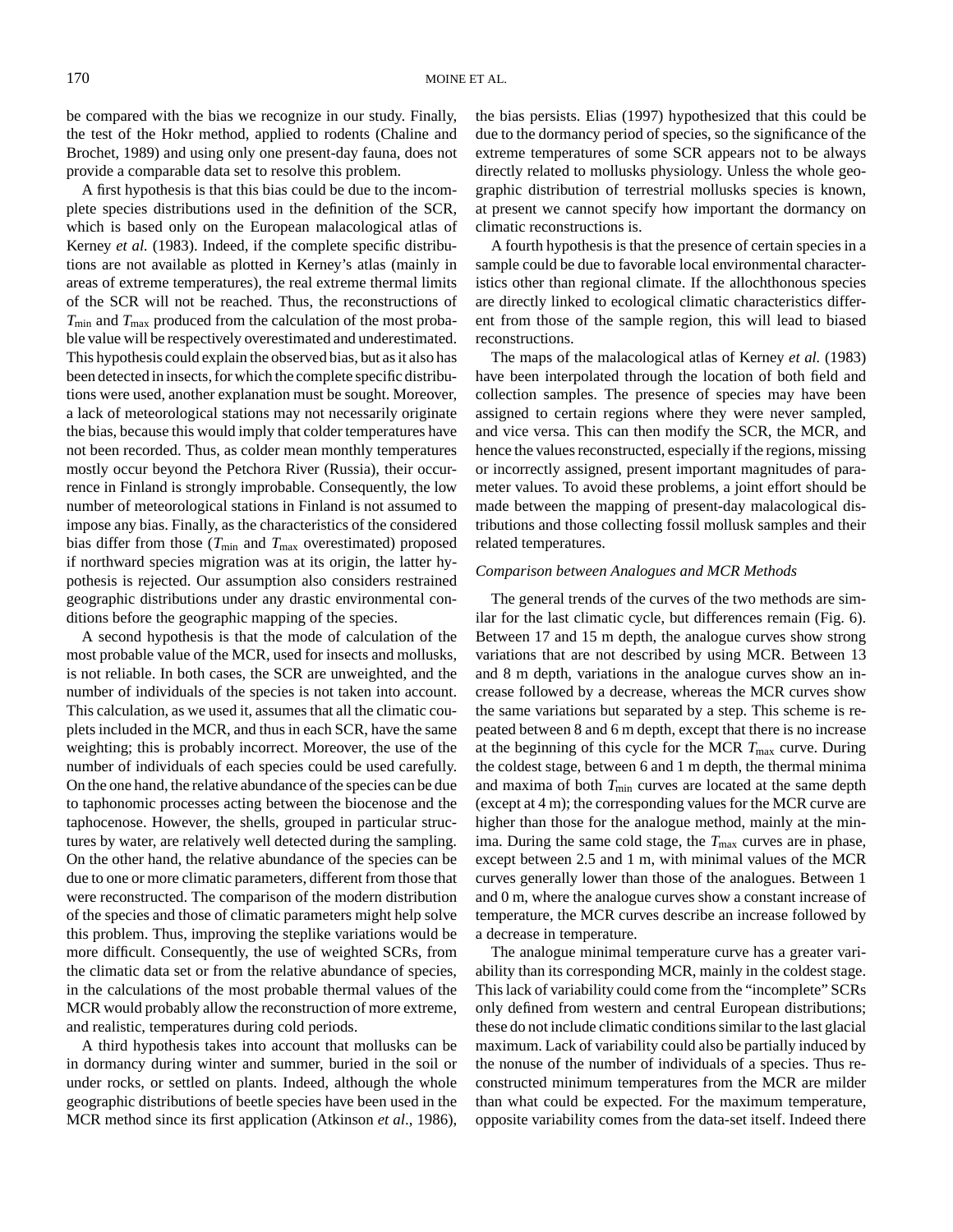is a linear correlation between  $T_{\text{min}}$  and  $T_{\text{range}}$  ( $r^2 = 0.8$ ). Consequently, weak  $T_{\text{min}}$  is associated with high  $T_{\text{range}}$ . As variations of *T*min in several assemblages are smaller than associated variations of  $T_{\text{range}}$ , this implies strong variability in the  $T_{\text{max}}$  curve reconstructed with the MCR method. Differences of variability between the two methods could also come from the estimation of the most probable value, as previously mentioned. The steps present on the curves of the MCR reconstruction are due to equivalent assemblage composition, whose number of individuals in a species could not be used to differentiate them. Some small differences of variation remain unexplained, such as those between 17 and 15 m depth. For the analogue curves, they might be related to the number of species with equivalent variations. The calculation of the correlation coefficient between reconstructed  $T_{\text{min}}$  and  $T_{\text{max}}$  and the number of individuals of *Pupilla muscorum*, *Succinea oblonga,* and *Trichia hispida* (numerous individuals in assemblages) did not reveal a strong influence of these well-represented species on the reconstruction of the climatic parameters with the MCR. Thus, these differences between the two methods of reconstruction remain unexplained.

#### **CONCLUSION**

Among the different thermal factors tested here, the mean temperature of the coldest month and the annual thermal range are the most constraining parameters on the geographic distribution of terrestrial mollusks species. However, the impact of other parameters on species distributions, such as humidity or evapotranspiration, remains to be tested. This requires more appropriate meteorological databases than those currently used. The interaction of different climatic and biological parameters must not be neglected.

The first application of the MCR method to modern terrestrial mollusk assemblages yields thermal values close to the measured ones. We find that the MCR method applied to gastropods is therefore an appropriate and reliable tool for reconstructing seasonal temperature; other climatic parameters shall be incorporated in the future. A bias has been noted, between modern estimated and measured temperatures and is similar to the differences determined when the same method is applied to beetle assemblages. Complementary studies are necessary to confirm the methodological or biological origin of this bias.

The results produced from the application of the MCR method to fossil mollusk assemblages confirm its usefulness in yielding a proxy temperature record for the Late Pleistocene. Nevertheless, problems of reduced variability in the climate signal and of reaching the coldest temperatures have been recognized. Improvement of the transfer function by using the number of individuals or the weighted SCR should help to reduce methodological and ecological problems.

These results obtained on recent and fossil European mollusk assemblages, indicate that the MCR method can be safely applied to terrestrial gastropods to reconstruct variations of past climatic parameters. Continued development of the MCR method for terrestrial mollusks assemblages will make it a vital tool in the climate reconstruction of Quaternary sequences worldwide.

### **ACKNOWLEDGMENTS**

We thank J. Guiot and C. Goeury (IMEP of Aix-Marseille III, France) for providing us the PPPhalos software (http://medias.obs-mip.fr/paleo utils/), E. Paradis for his help in using the software R-A Language and Environment software (Ihaka and Gentleman, 1996) (http://cran.r-project.org), and A. Chepstow-Lusty for editorial help. This is Institut des Sciences de l'Evolution de Montpellier contribution ISEM 2001-063 and Lamont-Doherty Earth Observatory of Columbia University contribution 6235.

#### **REFERENCES**

- Akaike, H. (1973). Information theory and an extension of the maximum likelihood principle. *In* "Second International Symposium on Information Theory" (B. N. Petrov, and K. Csaki, Eds.), pp. 267. Akademiai Kiado, Budapest.
- Andersen, J., and Halvorsen, O. (1984). Species composition, abundance, habitat requirements and regional distribution of terrestrial gastropods in Arctic Norway. *Polar Biology* **3,** 45–53.
- Armitage, K., and Stinson, D. (1980). Metabolic acclimation to temperature in a terrestrial snail. *Comparative Biochemistry and Physiology A* **67,** 135–139.
- Atkinson, T. C., Briffa, K. R., Coope, G. R., Joachim, M. J., and Perry, D. W. (1986). Climatic calibration of coleopteran data. *In* "Handbook of Holocene Palaeoecology and Palaeohydrology" (B. E. Berglund, Ed.), pp. 851–859. Wiley, Chichester.
- Atkinson, T. C., Briffa, K. R., and Coope, G. R. (1987). Seasonal temperatures in Britain during the past 22,000 years, reconstructed using beetle remains. *Nature* **325,** 587–592.
- Biannic, M., Coillot, J.-P., and Daguzan, J. (1995). Circadian cardiac rhythm in relation to environmental variables in the snail *Helix aspersa* Müller. *Journal of Molluscan Studies* **61,** 289–292.
- Blazka, P. (1953). Der tägliche Rhythmus des Gesamtmetabolismus in der Weinbergschnecke (*Helix pomatia* L.). *Acta Societatis Zoologicae Bohemoslovenicae* **17,** 251–265. [In German]
- Bouillon, J. (1956). Influence of temperature on the histological evolution of the ovotestis of *Cepea nemoralis* L. *Nature* **177,** 142–143.
- Cameron, R. A. D. (1978). Historical and ecological determinants of some land mollusc faunas in Britain. *In* "Atti IV Congresso della Societa Malacologia Italiana Siena," pp. 193–194.
- Caudill, M., and Butler, C. (1992). "Understanding Neural Networks: Basic Networks. Vol. 1." MIT Press, Cambridge, MA.
- Chaline, J., and Brochet, G. (1989). Les rongeurs—Leurs significations paléoécologiques et paléoclimatiques. *In* "La Baume de Gigny (Jura)" (M. Campy, J. Chaline, and M. Vuillemey, Eds.), pp. 97–109. Editions du Centre National de la Recherche Scientifique, Paris. [In French]
- Chevallier, H. (1982). Facteurs de croissance chez des gastéropodes pulmonés terrestres paléarctiques en élevage. *Haliotis* 12, 29–46. [In French]
- Dainton, B. (1954). The activity of slugs. I: The induction of activity by changing temperature. *Journal of Experimental Biology* **31,** 165–187.
- Elias, S. A. (1997). The Mutual Climatic Range method of paleoclimate reconstruction based on insect fossils: New applications and interhemispheric comparisons. *Quaternary Science Reviews* **16,** 1217–1225.
- Elias, S. A. (2000). Late Pleistocene climates of Beringia, based on analysis of fossil beetles. *Quaternary Research* **53,** 229–235.
- Elias, S. A., Andrews, J. T., and Anderson, K. H. (1999). Insights on the climatic constraints on the beetle fauna of coastal Alaska, USA, derived from the Mutual Climatic Range method of paleoclimate reconstruction. *Arctic, Antarctic and Alpine Research* **31,** 94–98.